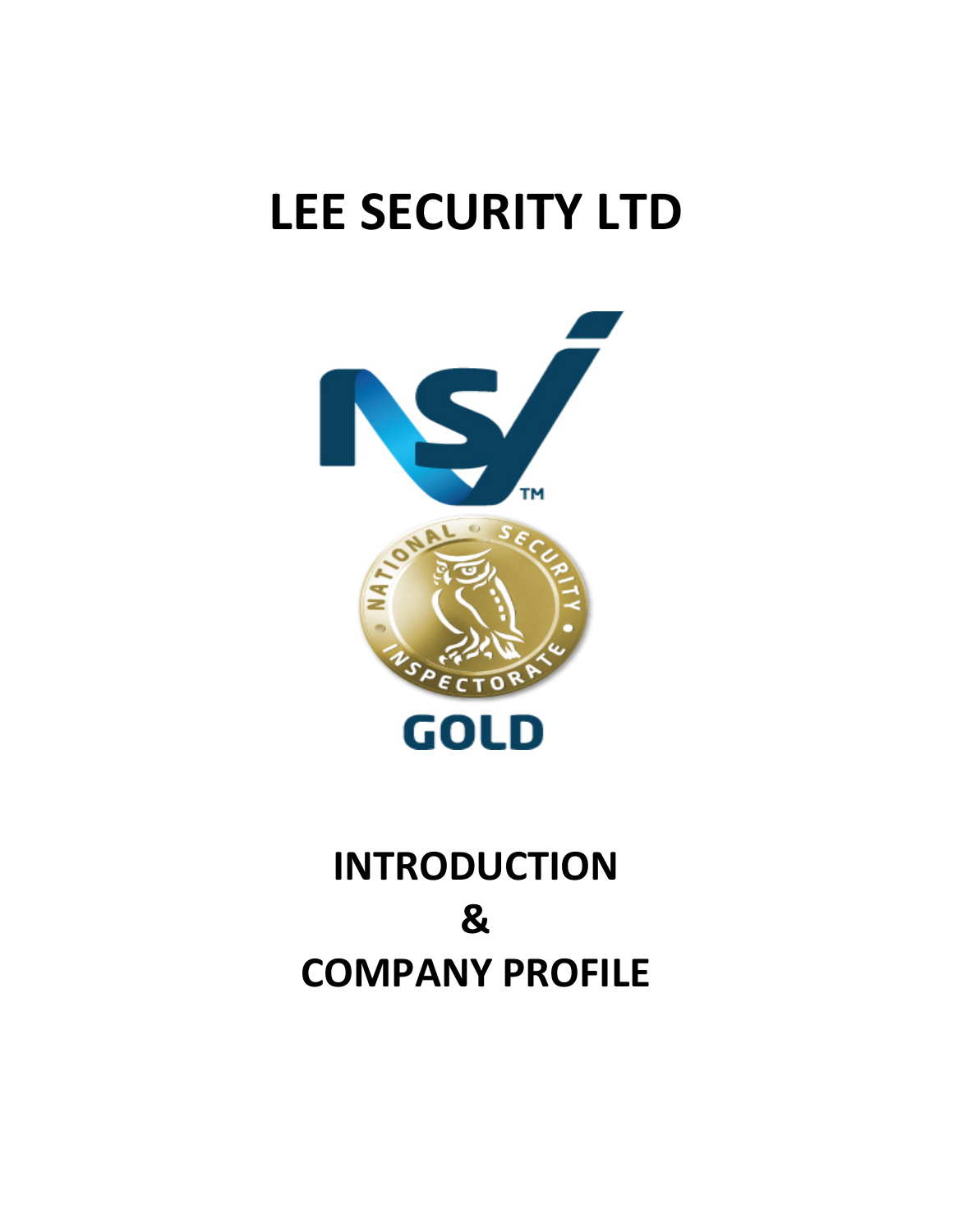#### *HISTORY*

Lee Security Ltd. was established in 1983 and is a leading independent integrated Fire and Security Systems provider in South East England.

We are an NSI (formerly NACOSS) Gold accredited company in accordance with the requirements of BS EN ISO9001:2000 and NSI Quality Schedule SSQS101, which means that our company meets the standards required by Police authorities and insurance companies. Lee Security also have CHAS, Construction Line and SAS accreditations, as well as being a member of CEDIA, one of the leading home and office integration systems in the current market place.

Our key personnel consisting of the Managing Director, Technical Director, Operations Director and Project Managers, have over 60 years experience in the security industry covering a comprehensive range of various security disciplines and managing a team of dedicated and reliable engineers.

Meeting security standards set by Police Authorities and insurance companies allows us to provide security and safety solutions to a whole host of sectors. Over the past years we have built up a client base that includes residential, commercial, local authorities, public sector, international governments, local government, blue chip companies and many high profile individuals as customers.

### **We pride ourselves on our communication personal and professional approach**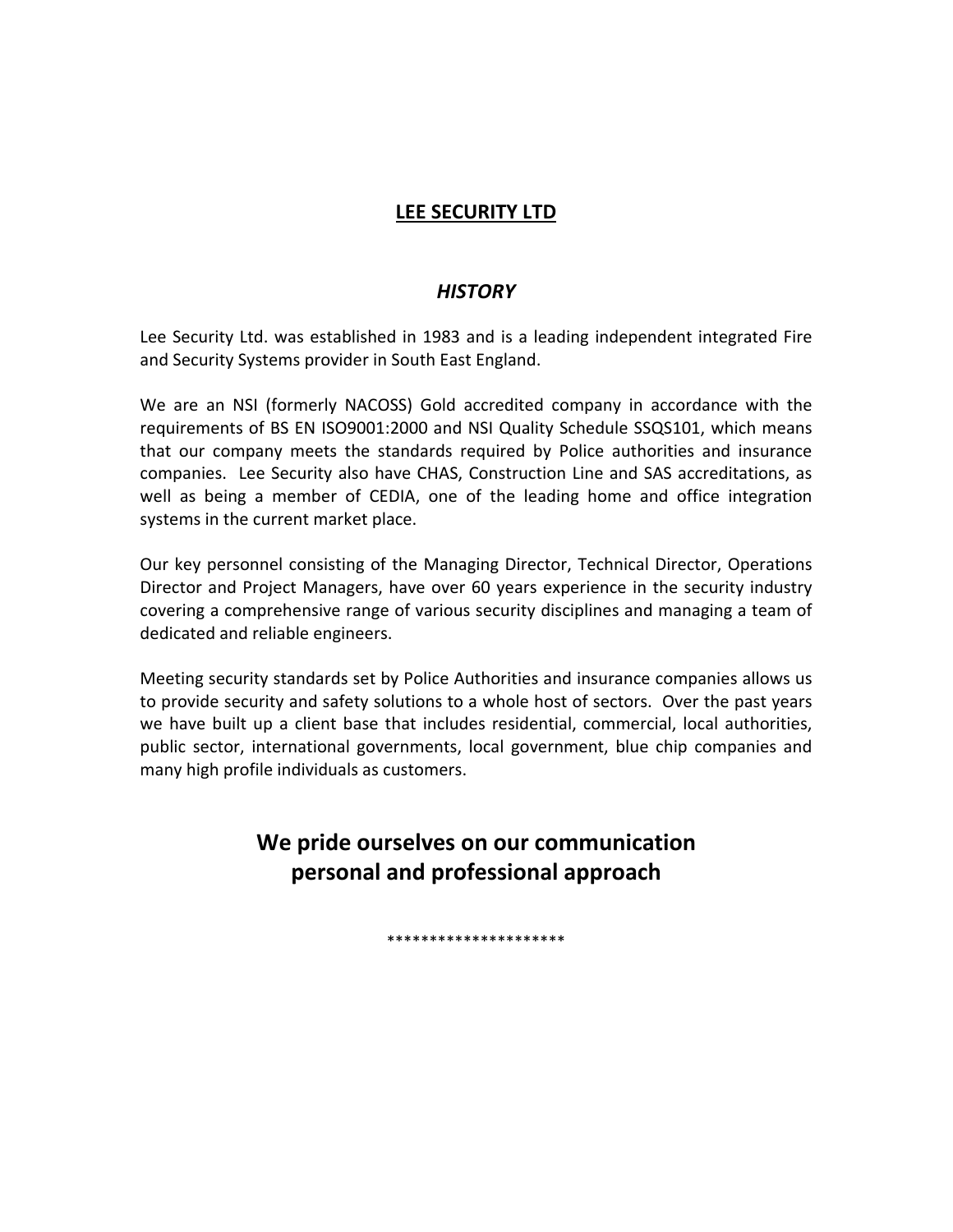#### *BENEFITS OF USING LEE SECURITY*

No automated telephone service, just friendly well informed staff

NHS and Council Approved

Celebrating over 30 years in the industry

Pro-Active Notification on forthcoming ACPO Changes

Regular Newsletters with company news and updates

Free Quotations providing you with a full report of our recommendations

Offer a one-stop shop for all your security requirements

Specialised Technical Department

Demonstration of our security equipment available

Fire Audit and Risk Assessment

Leasing available at competitive rates

Contactable 24 hours a day 7 days a week 52 weeks of the year

75% of our business is through referrals

References available upon request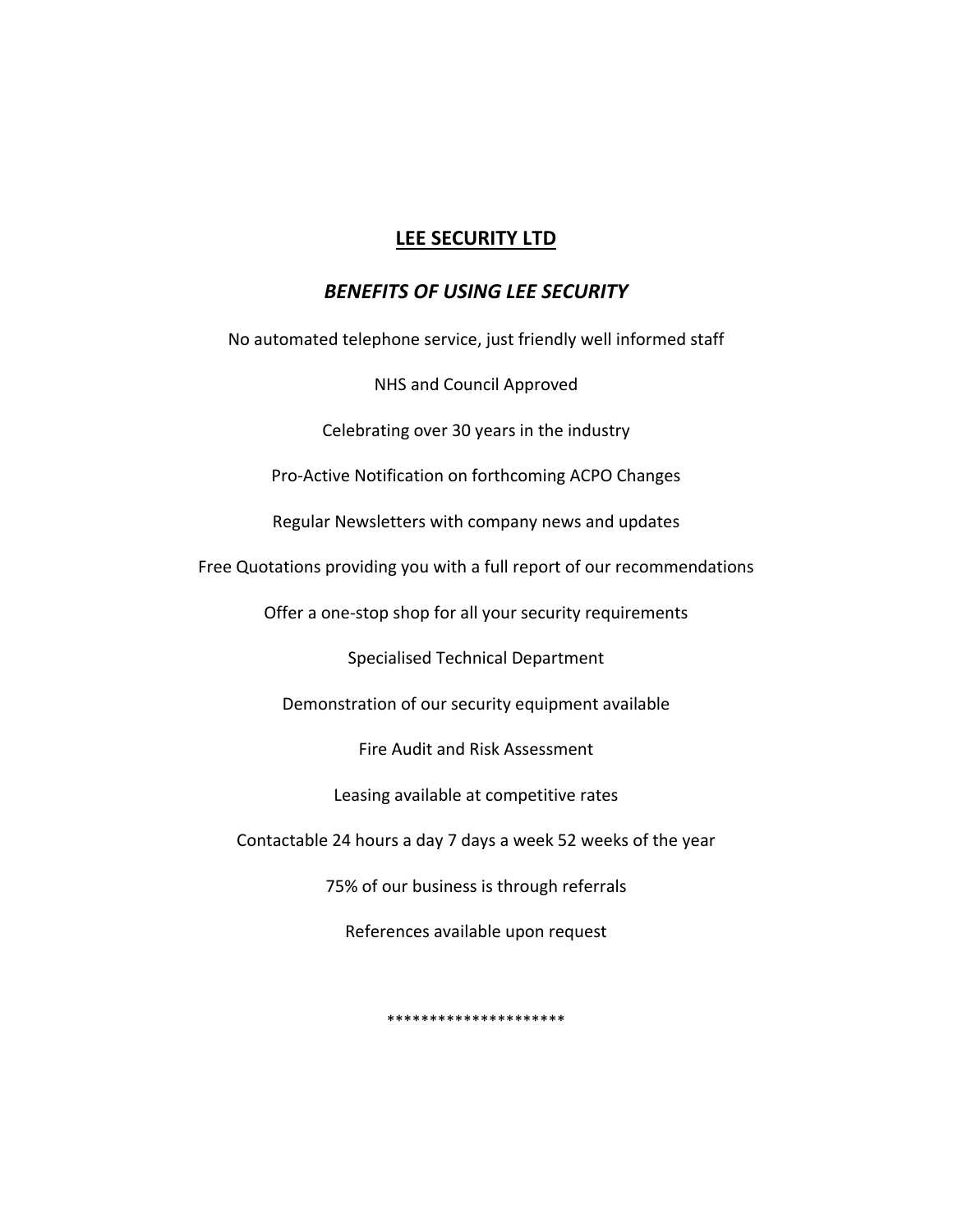#### *SERVICE*

Lee Security specialises in the design, installation and maintenance of the following:-

| Intruder Alarm (Burglar Alarm)   | <b>CCTV</b>                                 |  |
|----------------------------------|---------------------------------------------|--|
| <b>Fire Alarm Systems</b>        | <b>Disabled WC Alarms</b>                   |  |
| <b>Fire Extinguishers</b>        | <b>Nurse Call Systems</b>                   |  |
| <b>Integrated Systems</b>        | <b>Audio &amp; Video Door Entry Systems</b> |  |
| <b>Fibre Optic Installations</b> | <b>Building Management Systems</b>          |  |
| <b>Access Control Systems</b>    | <b>Visitor Badging</b>                      |  |
| <b>Perimeter Detection</b>       | <b>Security Lighting</b>                    |  |
| <b>Gates &amp; Grilles</b>       |                                             |  |

#### *Monitoring Facilities available with Intruder / CCTV / Fire*

Lee Security provides a no fee security survey. Our security designers will provide advice on all aspects of security and either a brief quotation for your quick perusal or a detailed specification with formal quotation. Once installed, each system receives excellent after sales technical support and a project manager with an ongoing Lee Security annual maintenance contract which includes our 24 hour emergency service call out with a maximum 4 hours response time.

All installation work, service and maintenance facilities are provided by our professionally trained, security screened and committed personnel.

At Lee Security we recognise that time critical decisions are relevant to the Fire & Security Industry and have developed a "one-stop" solution to our customer requirements which includes not only Central Station Monitoring facilities but also Key Holder Response.

We look forward to discussing your security requirements with you and welcoming you to the list of our many satisfied Lee Security Ltd. customers.

## **Lee Security now offers 3 years warranty on many of its new installations**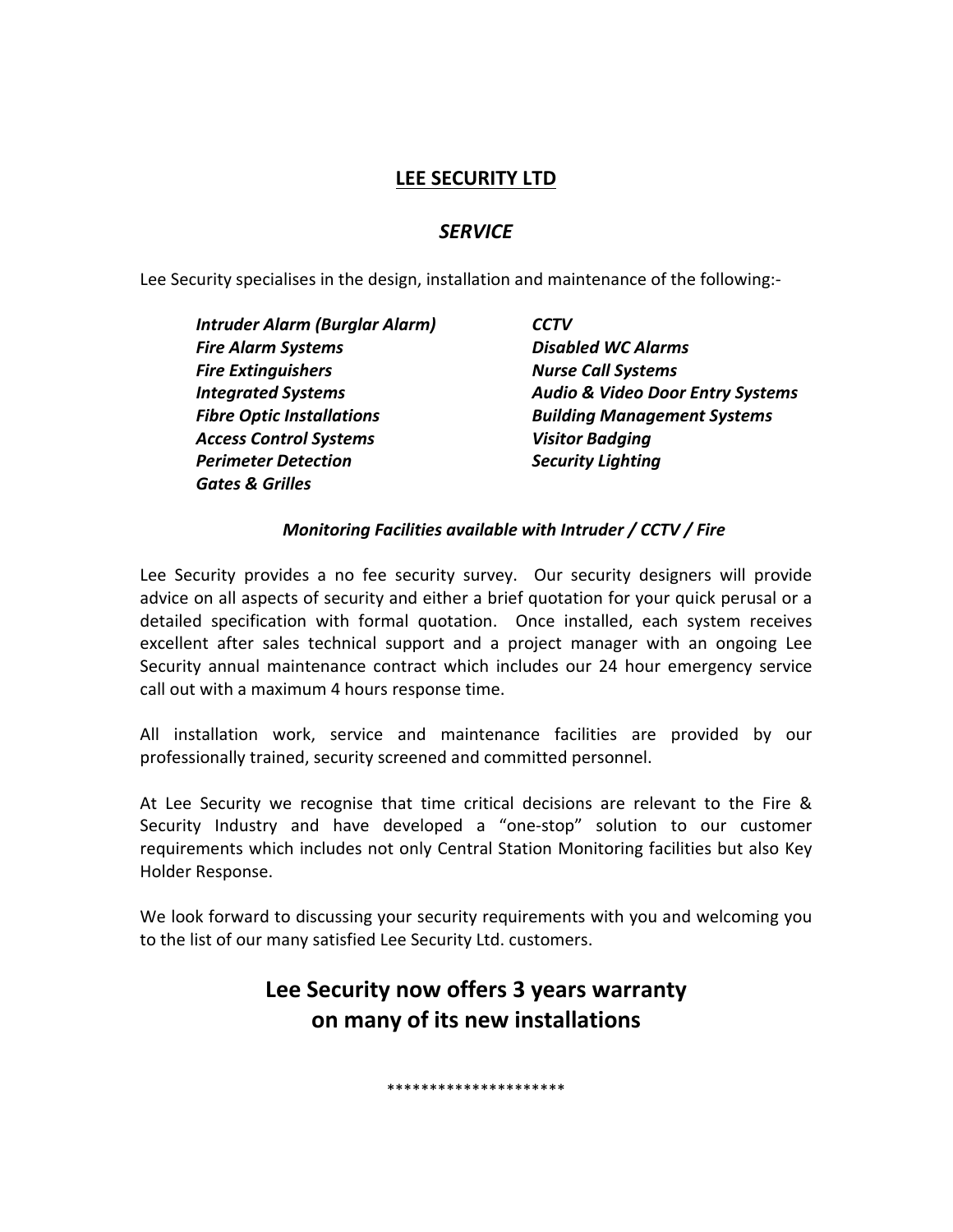#### *CERTIFICATION / ACCREDITATION*

Lee Security Ltd. is a member of The National Security Inspectorate. NSI carry out stringent 6 monthly inspections on installations, administration and security screening of all personnel.

Through their regular inspections NSI ensure that all customers receive the correct level of service and quality from Lee Security, as laid down in their NACP codes of practice manual.

Lee Security also has certification/accreditation with Construction Line, CHAS (Contractors Health and Safety Scheme), SAS (Health and Safety at Work Regulations), and are approved members of CEDIA (Custom Electronic Design & Installation Association).

*Copies of our Certificates can be provided upon request.* 

\*\*\*\*\*\*\*\*\*\*\*\*\*\*\*\*\*\*\*\*\*

#### **LEE SECURITY LTD**

#### *COMPANY LIABILITY INSURANCE*

| Public Liability Insurance:                     | £10,000,000 |
|-------------------------------------------------|-------------|
| Product Liability/Failure to Perform Insurance: | £10,000,000 |
| Employer's Liability Insurance:                 | £10,000,000 |

*Confirmation can be provided upon request*